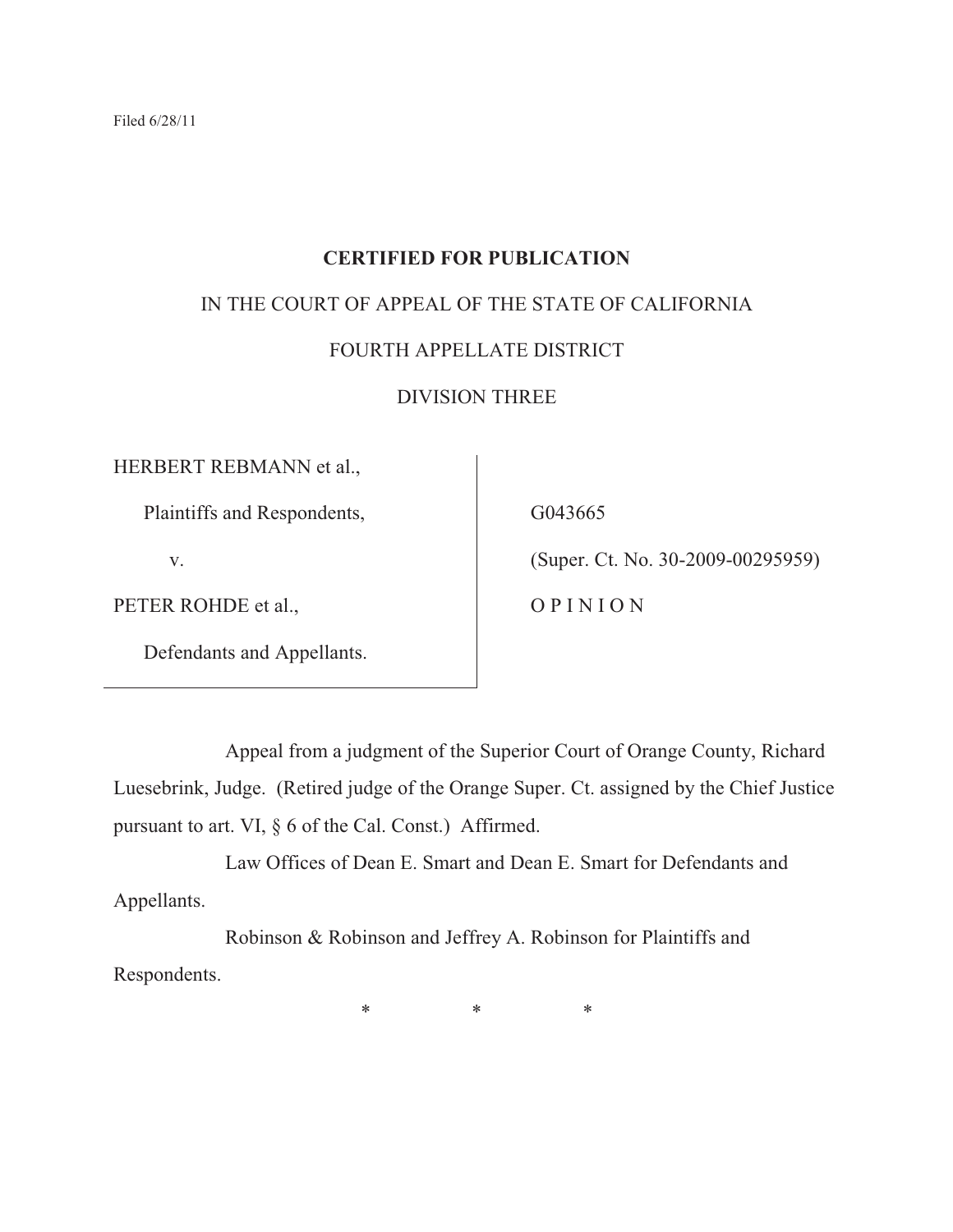Defendant Peter Rohde informed the trial court that if he had "known about his religious affiliation, his cultural affiliation, and the dedication to keeping the memory of the Holocaust alive, I never would have allowed him to be the arbitrator in my case." Rohde submitted declarations stating his own father served in the German army during World War II and his wife's father was in the Schutzstaffel (commonly known as the SS). He claims to have discovered that the arbitrator's parents were German Jewish escapees who lost family and property in the Holocaust by searching on the Internet after he lost the arbitration, a commercial case which has absolutely nothing to do with the Jewish religion or the Holocaust. Rohde and the other appellants now claim the arbitration award should be vacated because the arbitrator did not disclose facts about his religion and family background. Their argument is without merit.

 Defendants further argue that the trial court should have permitted them to take the arbitrator's deposition and that a statement of decision regarding the petition to confirm the arbitration award was necessary. Defendants are again wrong, and we affirm.

### I

#### FACTS

 Rohde is a principal of Science & Ingredients, Inc. (Science Inc.), formerly known as Precious Smart Ingredients, Inc. (Precious Smart), a California corporation. Precious Smart was formed by Rohde for the purpose of creating a new entity called Lipoid USA, LLC (Lipoid) with plaintiff R&R Beteiligungsgellschaft (RRB), a German business entity. RRB is owned by plaintiff Herbert Rebmann.<sup>1</sup> Lipoid had a written operating agreement, whereby Rohde and Precious Smart had a 25 percent interest, and

<sup>&</sup>lt;sup>1</sup> Rohde, Science Inc., Precious Smart, and any related entities are collectively referred to as defendants or the Rohde parties. RRB, Rebmann and any related entities are collectively referred to as plaintiffs or the Rebmann parties.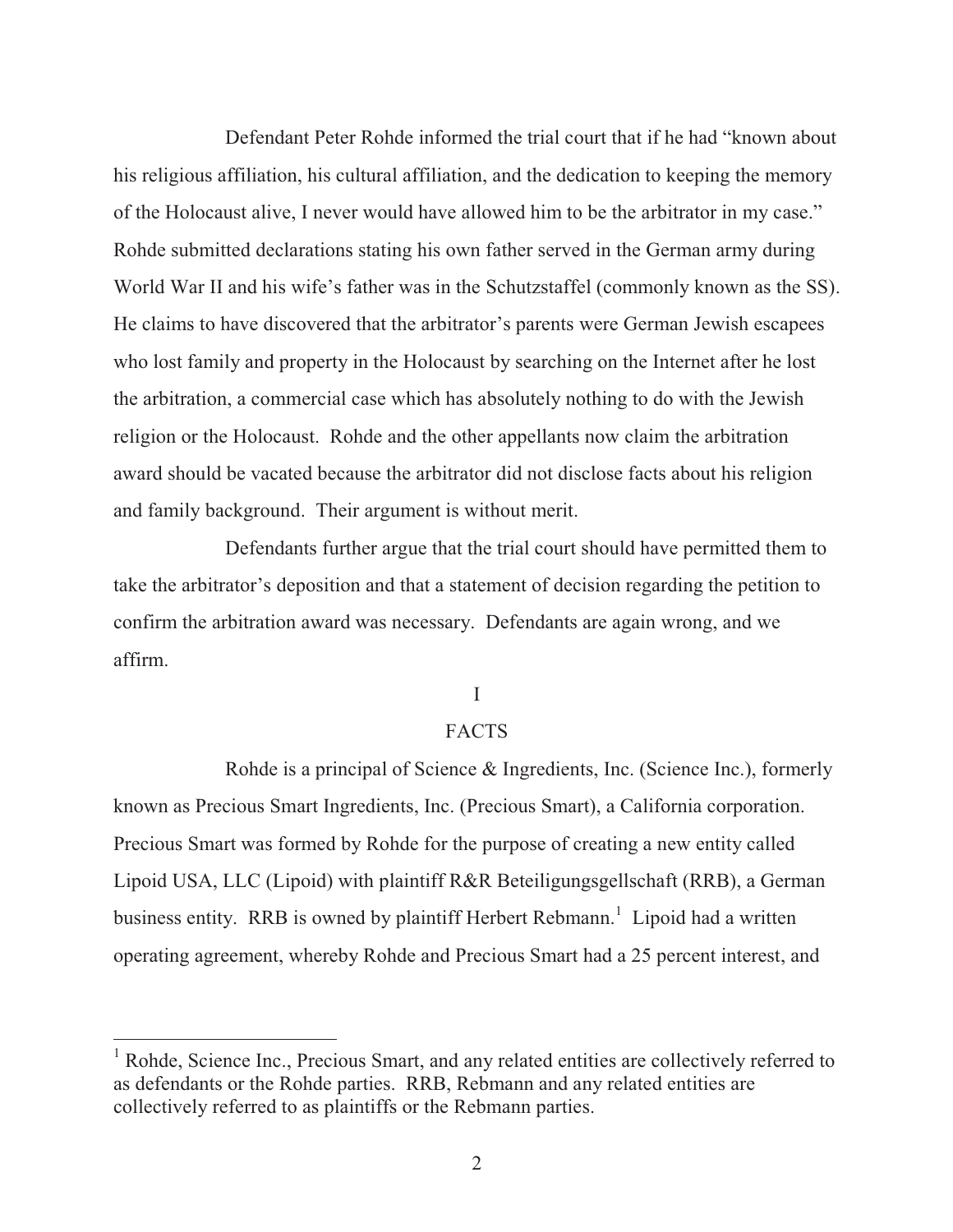Rebmann and RRB owned the remaining 75 percent. The limited liability company was formed to distribute nutritional supplements in North America.

 Problems developed and the Rohde parties initiated arbitration proceedings pursuant to the operating agreement.<sup>2</sup> They sought to hold the Rebmann parties liable for substantial monetary damages, arguing that the Rebmann parties induced the Rohde parties into the Lipoid joint venture by intentionally or recklessly misrepresenting various material facts.

 The arbitration was conducted by the Judicial Arbitration and Mediation Service, Inc. (JAMS). The parties could not agree on an arbitrator, so JAMS selected Stephen E. Haberfeld, a retired federal magistrate judge. JAMS provided a 10-page Arbitrator Disclosure Checklist, covering a lengthy list of items under the Code of Civil Procedure and California Rules of Court Ethics Standards. This document also included Haberfeld's declaration that he had "made a reasonable effort to inform [him]self of any matters that could cause a person aware of the facts to reasonably entertain a doubt that as the proposed arbitrator [he] would be able to be impartial."

 JAMS advised the parties of these declarations and stated that the arbitrator had "disclosed all such matters to the parties to the best of his/her knowledge according to statutory and ethical guidelines." JAMS also stated: "Each participant in this arbitration is asked to advise all parties and JAMS of any information that is inconsistent with or not included in the provided disclosure, such as any matters that may affect the arbitrator's ability to be impartial. Please advise [JAMS] . . . if you know of any additional information that should be in the disclosure to all parties. . . . JAMS and the arbitrator will rely upon all parties' disclosure to us of information which is inconsistent with or not included in the disclosure provided."

<sup>&</sup>lt;sup>2</sup> The case was initially litigated in Germany, but the German court determined that arbitration in California should proceed first.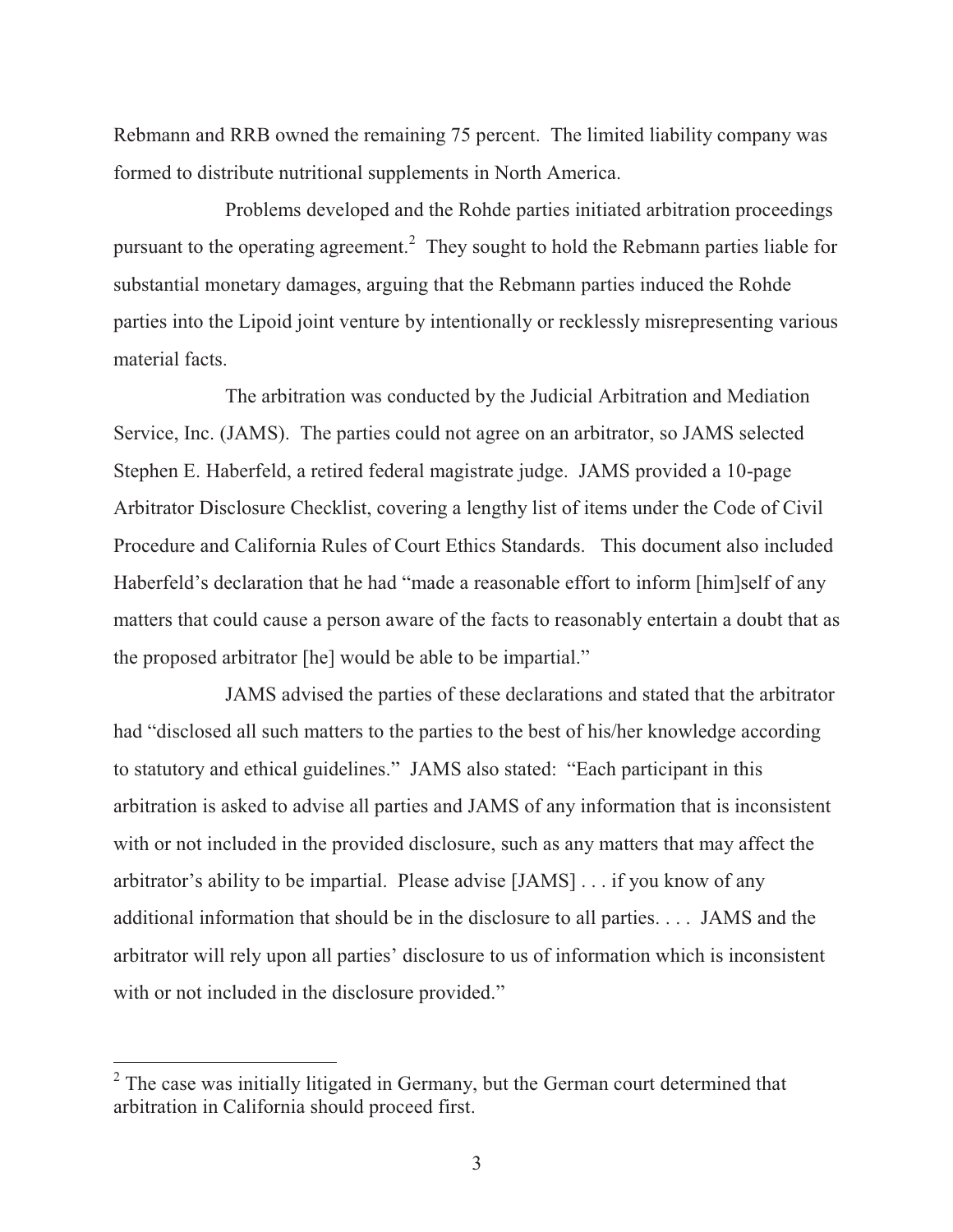During a conference call several weeks later, Haberfeld reiterated that he had no specific disclosures to make based on the information the parties provided. The parties and counsel were directed to check their records and recollections to determine "whether any of them knows or has any reason to believe there has been any professional, financial, and/or social relationship between any party, lawyer . . . and/or witness, on the one hand, and the Arbitrator or any member of the Arbitrator's family, on the other hand."

 The arbitration then began. According to the arbitration award, the proceedings lasted "more than 33 months," concluding with a seven-day session in January 2009. According to the Rohde parties, the arbitration lasted only those seven days.<sup>3</sup>

 Because the merits of the arbitrator's decisions are not contested here, we do not discuss them in detail. Suffice to say that based on Haberfeld's lengthy decision, the arbitration concerned purely commercial matters. Haberfeld concluded that the Rohde parties had "failed to sustain [their] burden of proof" on any of their claims. He ruled in favor of the Rebmann parties on their counterclaims, but awarded only nominal damages of \$1,000. Haberfeld also found that the Rebmann parties were the "prevailing party" under the operating agreement, and thus entitled to contractual attorney fees and costs. After initially releasing these findings in April, further briefing was conducted, and Haberfeld eventually awarded the Rebmann parties \$1,136,000 in attorney fees and costs. Haberfeld set forth his reasoning for this decision over approximately eight pages

<sup>&</sup>lt;sup>3</sup> The Rohde parties' citations to the record are profoundly unhelpful to this court. They include record citations only at the end of sometimes lengthy paragraphs, often citing 30 or more pages at once. In their reply brief they argue that "Respondents untruthfully imply a contentious 33 month arbitration took place . . . . This is demonstrably false." They fail to include any record citation except to Respondents' brief. They assert that the Rebmann parties' brief includes "wildly inaccurate" facts, again without any citation to the record.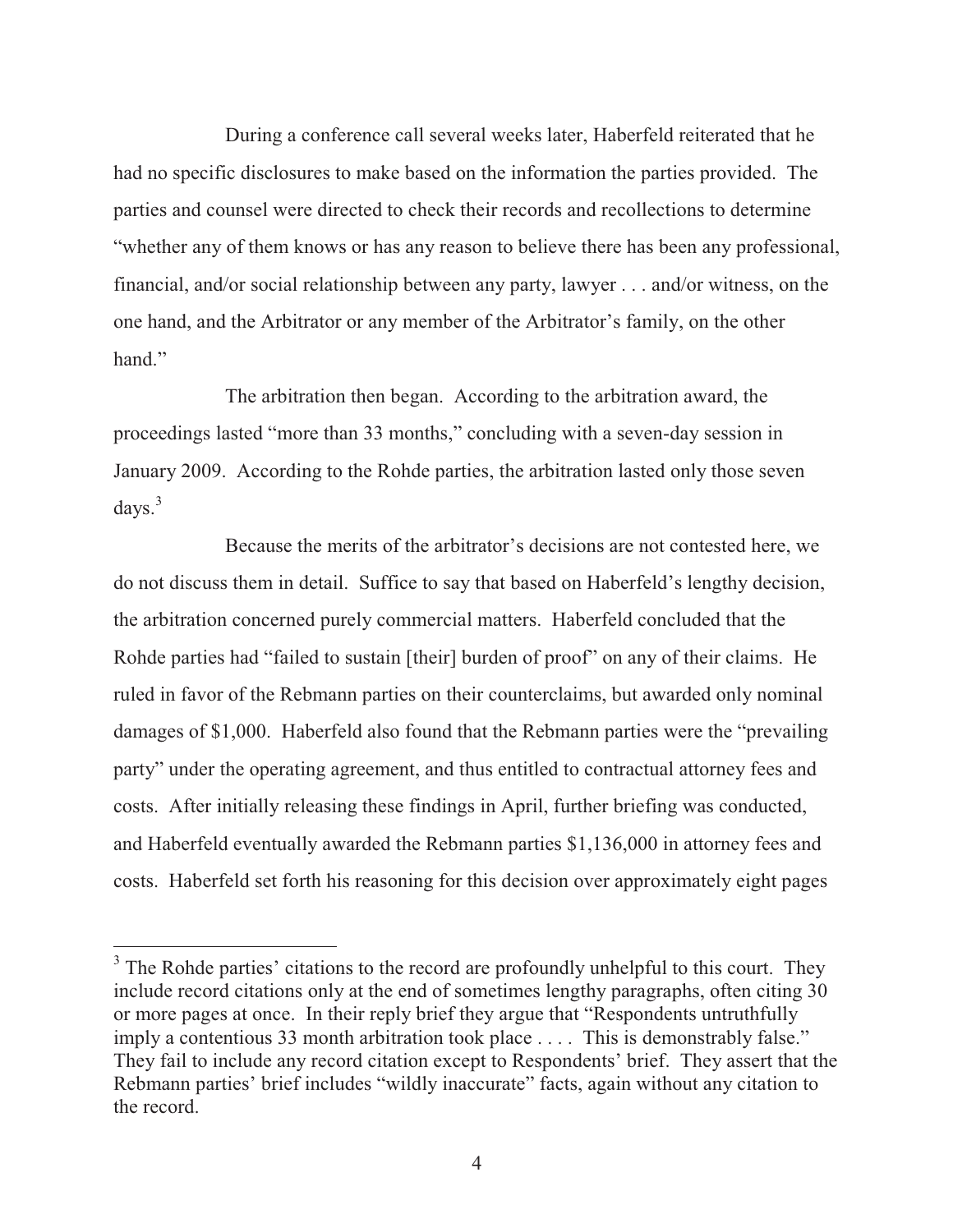of the final award. Defendants claimed to be "[s]tunned by the astronomical attorney's fees awarded in a case where only nominal damages were found."

 As the prevailing parties, plaintiffs filed a petition to confirm the final arbitration award. According to defendants' counsel at oral argument, "Something did not smell right" about the attorney fee award, so counsel "began an Internet investigation that went on for weeks. . . ." Defendants suddenly "found" public information, specifically that Haberfeld (who was born in 1944 and raised in the United States) had parents who were of German Jewish heritage. Haberfeld's parents moved to the United States shortly before World War II. Haberfeld and his parents lost family and property in the Holocaust and were members of the "1939 Club," an organization dedicated to avoiding a repeat of the Holocaust. Based on this information, defendants filed an opposition to plaintiffs' petition to confirm the arbitration award and a counter petition to vacate. They argued that Haberfeld had failed to make proper disclosures prior to the arbitration.

 In support of defendants' argument, Rohde's wife, who was never a witness during the arbitration, filed a declaration stating that she was born in Germany in 1943 and her father had served in the SS during World War II. Rohde filed a declaration stating that he was born in Berlin in 1943, and his father served in the German army during World War II. He defected from East Germany when he was 18. He further stated: "Had I known about his religious affiliation, his cultural affiliation, and the dedication to keeping the memory of the Holocaust alive, I never would have allowed him to be the arbitrator in my case."

 Notably absent from defendants' arguments were any assertions that this case had anything whatsoever to do with World War II or the Holocaust, that Haberfeld had any knowledge about Rohde's father's connection to World War II (much less his father-in-law's, who presumably had a different surname), any mention that Rebmann was just as German as Rohde, or any facts reasonably questioning Haberfeld's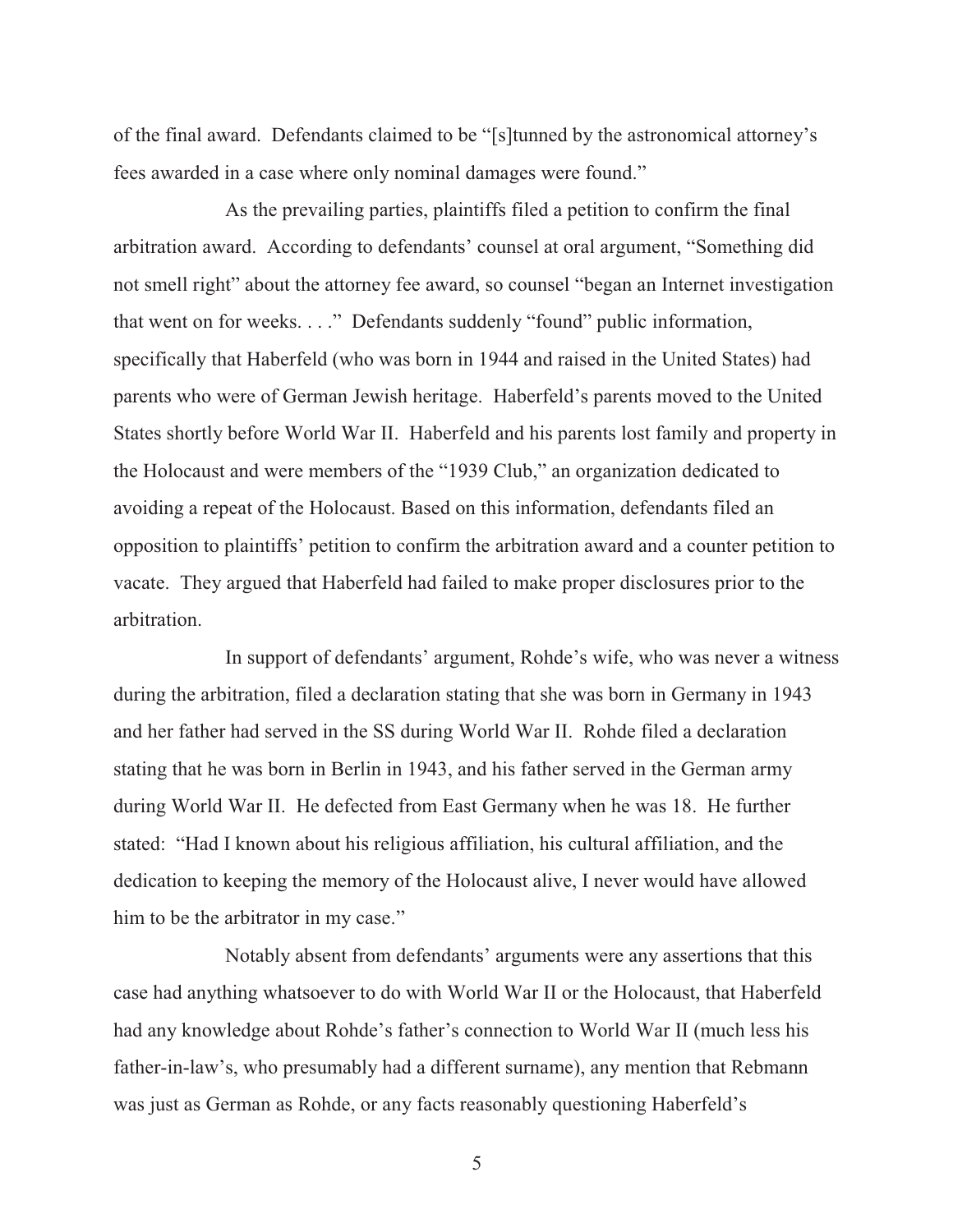impartiality. Nonetheless, Rohde asserted that Haberfeld intended to "punish me for the harms brought on his family."

 Plaintiffs opposed defendants' petition. They argued that Haberfeld had no duty to disclose his background or membership in the 1939 Club since neither could cause a reasonable person to doubt his impartiality. Further, they argued that this information was irrelevant, both parties were German, and that the purported facts that triggered bias were unknown to Haberfeld. In sum, they argued, defendants were simply seeking to avoid an unfavorable award.

 In October, the proceedings were assigned to retired Judge Richard Luesebrink. Defendants moved to disqualify Judge Luesebrink pursuant to Code of Civil Procedure section  $170.3<sup>4</sup>$  because of his former affiliation with JAMS. During the disqualification proceedings, defendants claimed to have "very substantial consequential damages" claims against JAMS, up to \$2 million. The motion was heard by another judge and denied.

 In the meantime, defendants indicated they wished to take Haberfeld's deposition. Haberfeld filed a motion for a protective order, or in the alternative, a motion to quash the deposition subpoena. Haberfeld filed a declaration in support of his motion. Among other things, he declared that he was neutral and unbiased at all times in the conduct of the arbitration, and that he had no knowledge or belief at all concerning any party, witness, or family member's involvement in World War II or the Holocaust, and that the arbitration did not concern such matters in any fashion. He also stated that the same Internet search that defendants' counsel had undertaken after the arbitration could have been done before and produced the same results.

 In due course, Judge Luesebrink found that defendants had not presented any evidence that Haberfeld had knowingly failed to disclose any material facts and

<sup>&</sup>lt;sup>4</sup> Subsequent statutory references are to the Code of Civil Procedure.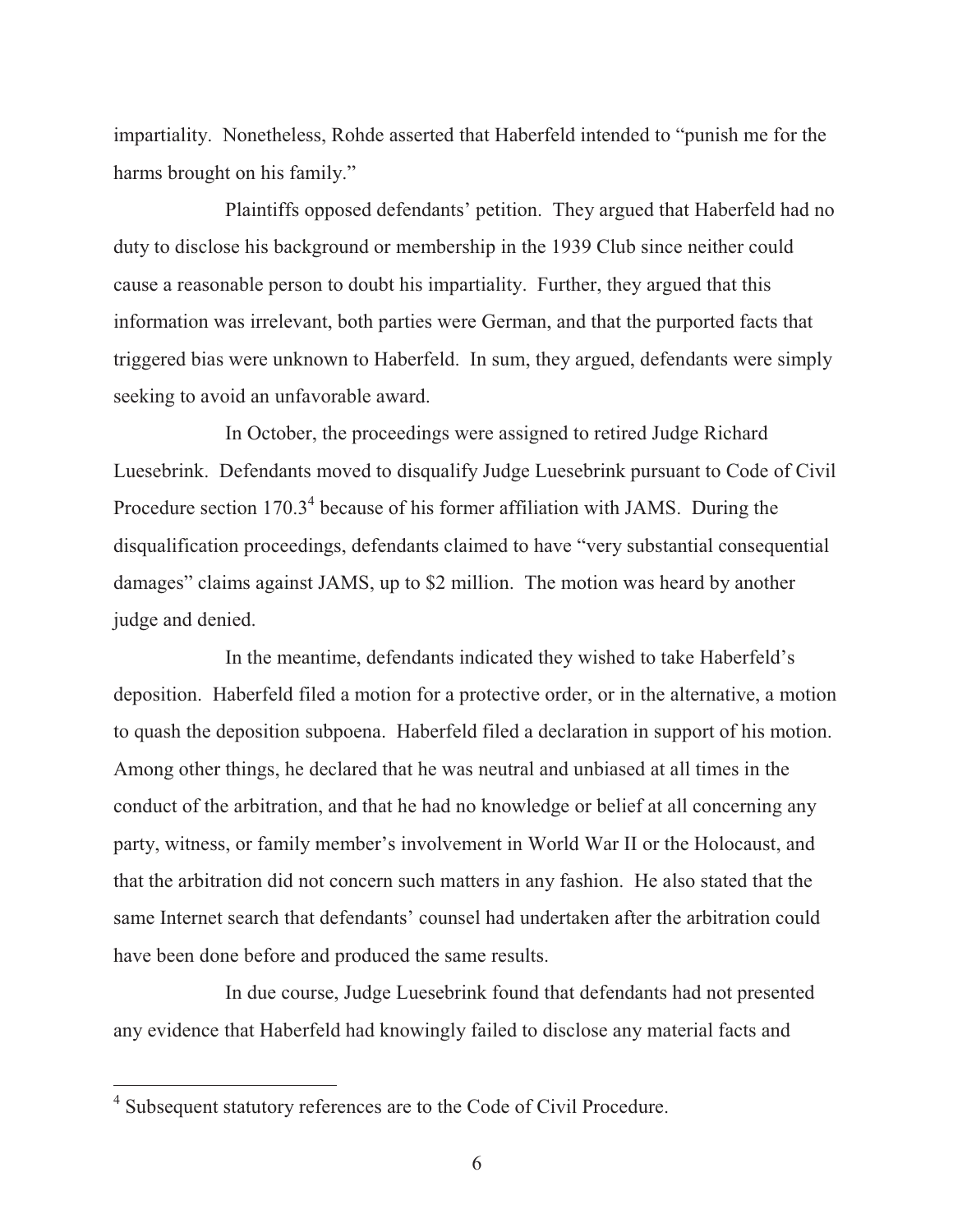granted the protective order. Subsequently, on February 2, 2010, Judge Luesebrink granted the petition to confirm the arbitration award and denied defendants' counterpetition to vacate the award.<sup>5</sup> On February 10, defendants for the first time filed a request for a statement of decision, requesting the court answer 37 separate questions. Plaintiffs opposed the request as untimely, arguing that any such request was required to have been made at the hearing.

#### II

#### **DISCUSSION**

 Defendants offer the following arguments on appeal: 1) that the trial court wrongly determined that Haberfeld did not have a duty to disclose his religious and cultural affiliations; 2) that the trial court should have permitted defendants to take Haberfeld's deposition; and 3) that the trial court erred by not providing a statement of decision. All three arguments are patently without merit.

#### *Arbitrator's Duty to Disclose*

 $\overline{a}$ 

In an effort to sort our way through defendants' arguments, which are rife with logical fallacies and inconsistencies, we begin with the pertinent law. An appeal from the trial court's confirmation of an award challenged due to the arbitrator's alleged failure to disclose circumstances creating an appearance of partiality presents a mixed question of law and fact. (*Haworth v. Superior Court* (2010) 50 Cal.4th 372, 384-385 (*Haworth*).) Our review is de novo. (*Id.* at p. 385.)

 Section 1281.9, subdivision (a) requires an arbitrator to "disclose all matters that could cause a person aware of the facts to reasonably entertain a doubt that the proposed neutral arbitrator would be able to be impartial . . . ." Section 1286.2, subdivision (a)(6), provides that vacation of an arbitration award is required if an

 $<sup>5</sup>$  In the trial court, defendants also argued that the arbitrator had failed to admit material</sup> evidence, but they abandon that argument here.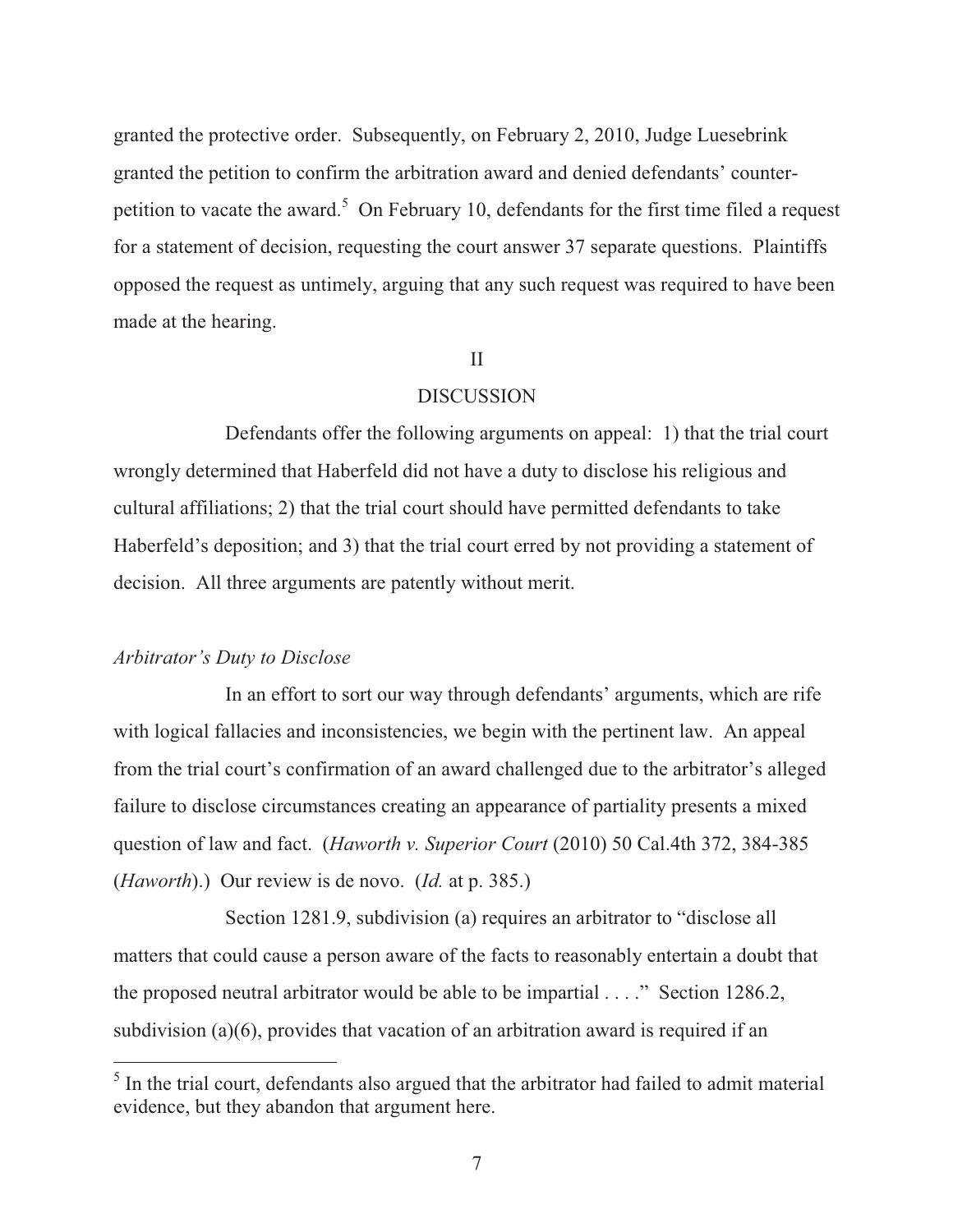arbitrator fails to disclose a ground of disqualification of which the arbitrator was then aware. "'Impartiality' entails the 'absence of bias or prejudice in favor of, or against, particular parties or classes of parties, as well as maintenance of an open mind.' [Citation.]" (*Haworth*, *supra*, 50 Cal.4th at p. 389.) "'The party claiming bias bears the burden of establishing facts supporting its position. [Citation.]'" (*Guseinov v. Burns* (2006) 145 Cal.App.4th 944, 957.) Thus, the question is whether Haberfeld's family background and associations could cause a reasonable person to entertain a doubt as to his ability to be impartial.

 In *Haworth*, the California Supreme Court addressed the application of this standard. In that case, the claimant filed an arbitration case against her doctor for negligence in performing cosmetic surgery on her face. (*Haworth*, *supra,* 50 Cal.4th at p. 378.) Ten years earlier, one of the arbitrators, then a judge, had been publicly censured for engaging in demeaning and sexually suggestive conduct towards women. (*Id.* at p. 377.) He had "on several occasions made sexually suggestive remarks to and asked sexually explicit questions of female staff members; referred to a staff member using crude and demeaning names and descriptions and an ethnic slur; referred to a fellow jurist's physical attributes in a demeaning manner; and mailed a sexually suggestive postcard to a staff member addressed to her at the courthouse." (*Id.* at pp. 378-379.) The claimant lost the arbitration and later brought a petition to vacate, arguing that the arbitrator had failed to disclose this censure. (*Ibid*.)

"At issue in the present case is the requirement that an arbitrator disclose 'all matters that could cause a person aware of the facts to reasonably entertain a doubt that the proposed neutral arbitrator would be able to be impartial.' [Citation.] An arbitrator's duty to disclose arises under the same circumstances that give rise to a judge's duty to recuse, that is, if '[f]or any reason  $\dots$  [[]]  $\dots$  [1] . . . [a] person aware of the facts might reasonably entertain a doubt that the judge would be able to be impartial.' [Citation.] As noted above, because the standard for disclosure by a neutral arbitrator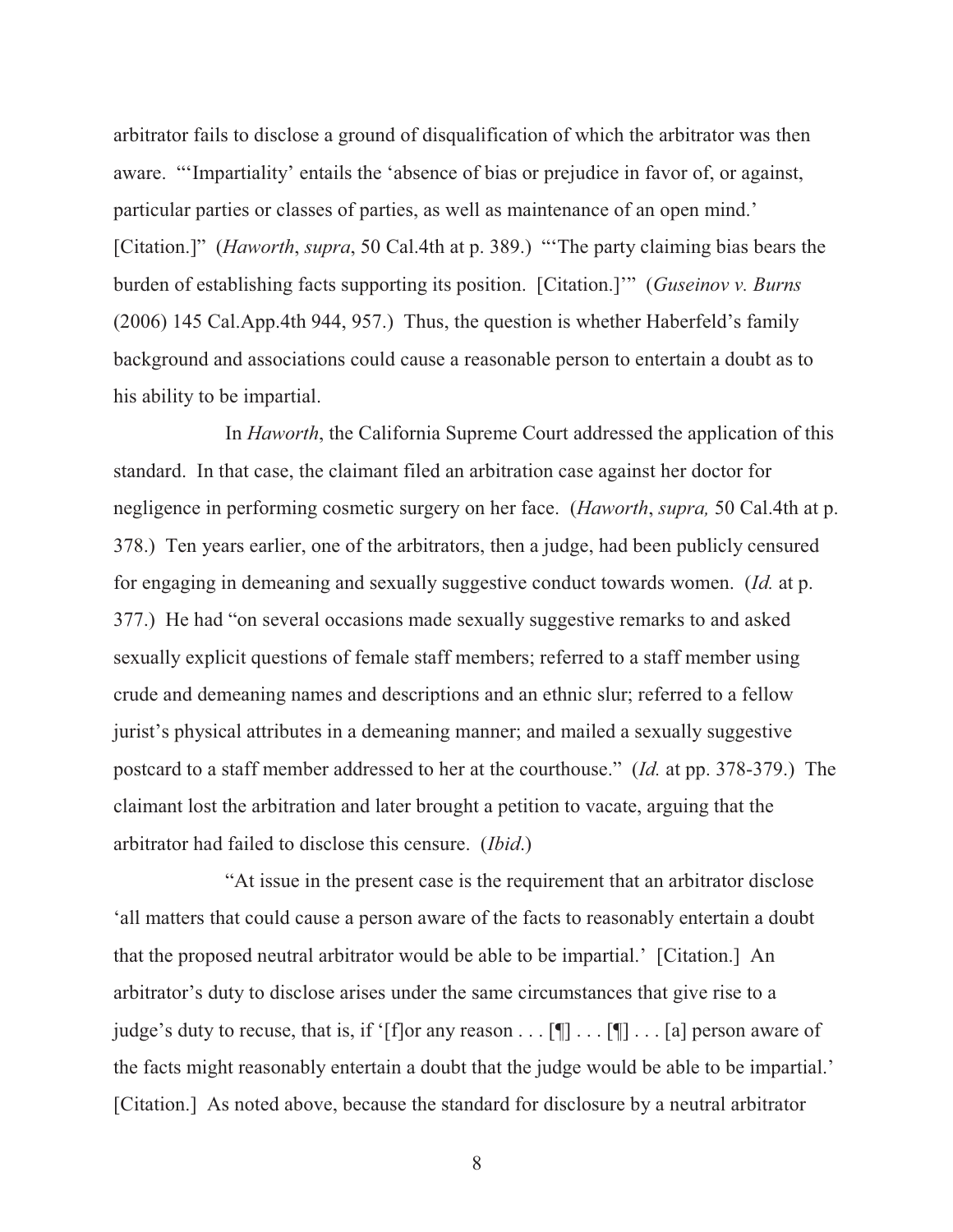under section 1281.9, subdivision (a) is the same as the standard for disqualification of a judge under section 170.1, subdivision  $(a)(6)(A)(iii)$ , case law applicable to judicial disqualification is relevant to the present case." (*Haworth*, *supra*, 50 Cal.4th at pp. 388- 389.)

 The Supreme Court then clarified the standard to use in determining whether disclosure is required. "In the context of judicial recusal, '[p]otential bias and prejudice must clearly be established by an *objective standard*.' [Citations.] 'Judges, like all human beings, have widely varying experiences and backgrounds. Except perhaps in extreme circumstances, those not directly related to the case or the parties do not disqualify them.' [Citation.]" (*Haworth*, *supra*, 50 Cal.4th at p. 389, italics added.) "The "reasonable person" is not someone who is "hypersensitive or unduly suspicious," but rather is a "well-informed, thoughtful observer."" [Citations.] '[T]he partisan litigant emotionally involved in the controversy underlying the lawsuit is not the *disinterested objective observer* whose doubts concerning the judge's impartiality provide the governing standard.' [Citations.]" (*Ibid.*)

Thus, the relevant inquiry is not whether the arbitrator's background might have led defendants to question his ability to be impartial, but whether a person aware of the facts might have reasonably so believed. The court found that "nothing in the public censure would suggest to a reasonable person that [the arbitrator] could not be fair to female litigants, either generally or in the context of an action such as the one now before us." (*Haworth*, *supra*, 50 Cal.4th at p. 390.) Thus, the Supreme Court found that the arbitrator had no duty to disclose the censure. "A person aware of all the circumstances of [the arbitrator]'s public censure—including this court's conclusion that there was no evidence suggesting that he acted with any intent to harm or that any of his misconduct involved litigants before the court—could not reasonably entertain a doubt concerning his ability to be fair to female litigants even at the time his misconduct involving court personnel took place. Even less so could a reasonable person conclude that [the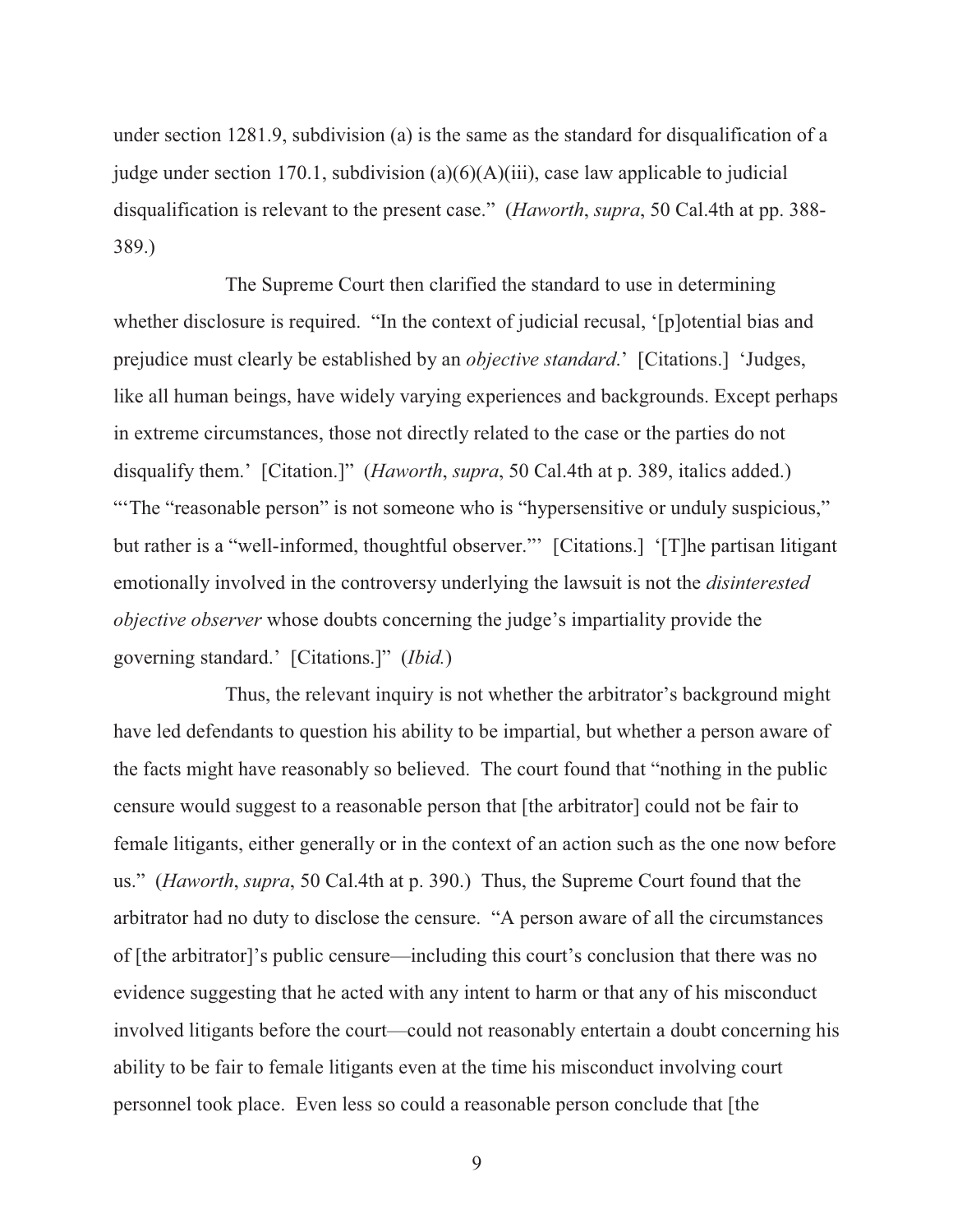arbitrator] was unaffected by the discipline imposed and could not be fair to female litigants at the time of the arbitration proceeding—at least in the absence of any evidence of gender bias on his part in the intervening 10 years following the public censure." (*Id.* at p. 391.)

 The facts in this case are even more stark. There was nothing at all in Haberfeld's professional record that indicated bias toward Germans (or anyone else). Defendants do not rely on anything Haberfeld said or did, merely his family's history and his involvement with the 1939 Club. Further, Haberfeld's background was entirely irrelevant to the commercial case before him. This case had nothing to do with World War II, and nothing to do with the Holocaust.<sup>6</sup> No facts were presented that would support a reasonable belief that Haberfeld was not impartial. The background of Rohde and his family and Haberfeld's family were irrelevant. Further, Rohde's family background was unknown to Haberfeld at the time of the arbitration.

 The Supreme Court in *Haworth* emphasized that "'[a]n impression of possible bias in the arbitration context means that one could reasonably form a belief that an arbitrator was biased *for or against a party for a particular reason*.' [Citation.]" (*Haworth*, *supra*, 50 Cal.4th at p. 389.) Defendants have failed to meet their burden to demonstrate that any "*disinterested objective observer*" (*ibid.*) could harbor a doubt about Haberfeld's impartiality sufficient to trigger his duty to disclose. The facts simply do not support their argument, and defendants fail to distinguish *Haworth* or to cite any other relevant cases.

 We conclude our discussion on this issue with two observations. First, the information regarding Haberfeld's background was available to defendants before the arbitration commenced. The supposedly relevant information regarding Haberfeld that defendants "found" was dated earlier than 2007. If defendants were concerned about the

<sup>&</sup>lt;sup>6</sup> We do not imply that if this case did have something to do with the Holocaust or World War II, then disclosure would automatically be required. Such facts are not before us.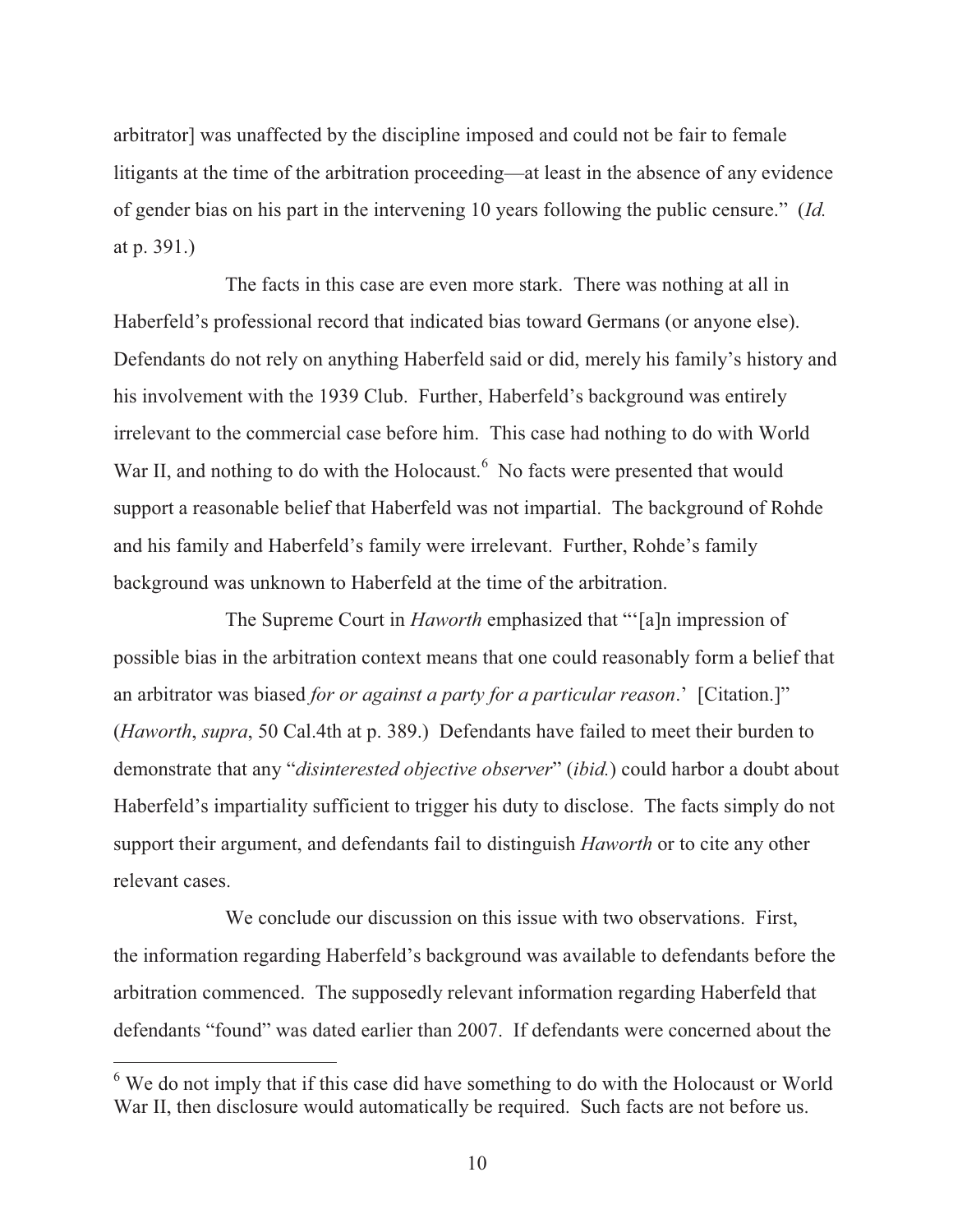cultural or religious affiliations of their arbitrator, or anything else about his background, they should have done their Googling before the arbitration began. "'[I]t is inappropriate to allow any party to "trifle with the courts by standing silently by, thus permitting the proceedings to reach a conclusion in which the party could acquiesce if favorable and avoid if unfavorable." [Citation.]'" (*Dietz v. Meisenheimer & Herron* (2009) 177 Cal.App.4th 771, 800.) At oral argument, defense counsel argued that "If Arbitrator Haberfeld were an Orthodox Jew with outward characteristics that would have disclosed who he was, my clients' right to inquire would have been triggered. It's that kind of disclosure that is necessary to be advanced by this court."<sup>7</sup> We very much disagree. In addition, if one party harbors such a concern about the background of a group of potential arbitrators, as unmeritorious as it is, they should not sit back and wait before performing even minimal due diligence (such as an Internet search) only to raise the issue when an unfavorable outcome results. In any event, the facts here support the conclusion that defendants only developed such a concern after they lost and began looking for any reason to avoid the unfavorable result.

Second, we reject the tacit assumption that runs through defendants' argument and through similar arguments in judicial recusal cases. This argument implies that a judge who is a member of a minority cannot be fair when a case somehow related to that minority status — no matter how remote or tenuous that relationship might be comes before that judge. A judge or arbitrator's impartiality should never be questioned simply because of who they are. "The fact that an individual belongs to a minority does not render one biased or prejudiced, or raise doubts about one's impartiality: 'that one is black does not mean, *ipso facto*, that he is anti-white; no more than being Jewish implies

 $<sup>7</sup>$  He further argued: "Well, an Orthodox Jew or a Hasidic Jew would have the hairstyle,</sup> the beard, the . . . yarmulke, those kinds of things that would communicate his Jewishness and trigger the duty to inquire as to his history."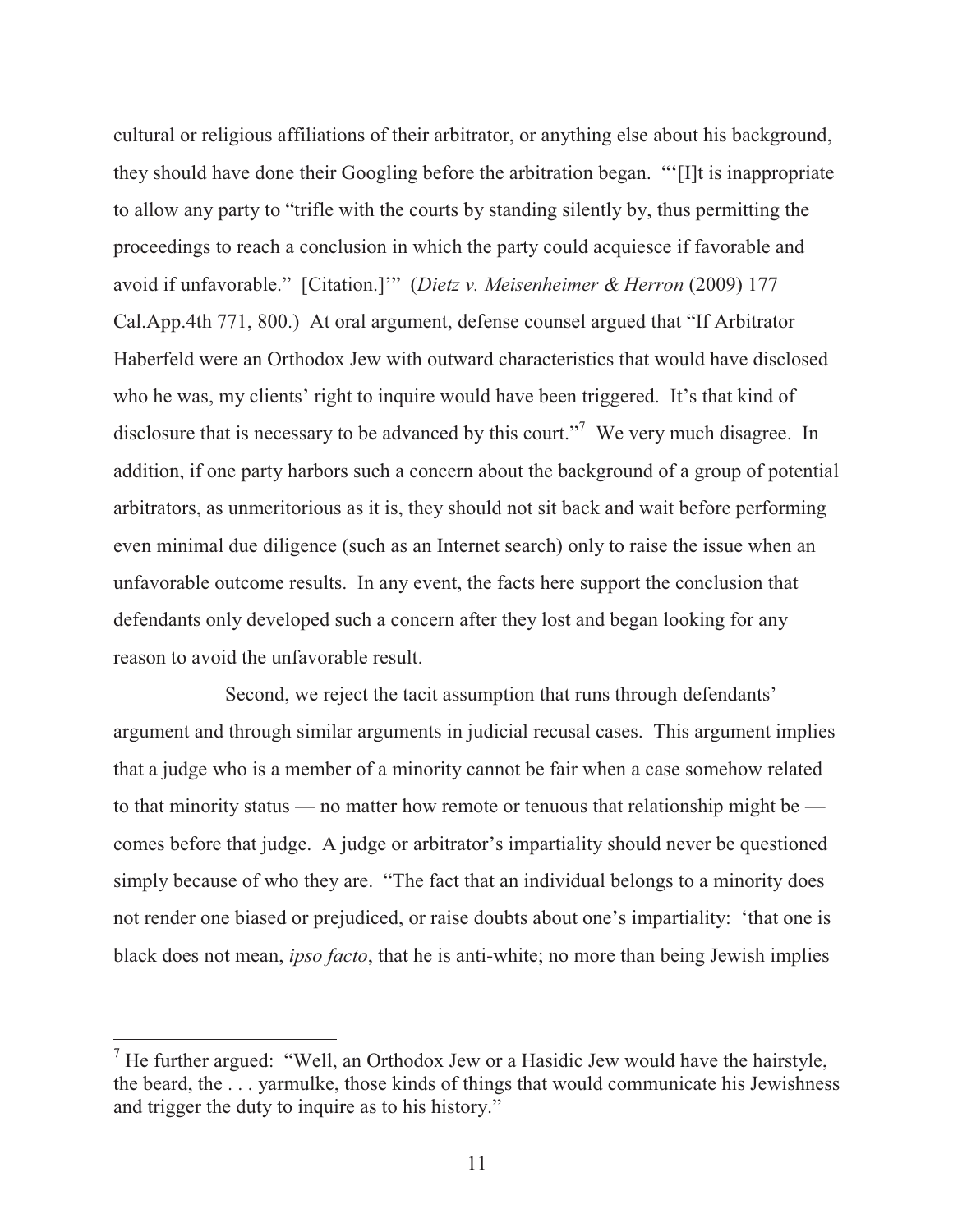being anti-Catholic, or being Catholic implies being anti-Protestant.'" (*U*. *S*. *v. Ala*. (11th Cir. 1987) 828 F.2d 1532, 1542, fn. omitted.)

While defendants purport to rely on Haberfeld's 1939 Club involvement and family history, they use these factors as a proxy for arguing that Haberfeld should have disclosed that he is Jewish and of German ancestry. Rohde states as much in his declaration — two of the three factors he points to are Haberfeld's religious and cultural affiliations. To satisfy Rohde, Haberfeld would have been required to disclose his religion and cultural identity as well as his involvement in the 1939 Club, even though both parties were German and the case had nothing whatsoever to do with World War II. Indeed, Rohde asserts, without adequate factual support, that Haberfeld conducted the arbitration in a manner intended to "punish me for the harms brought on his family."

 Unsurprisingly, we find the court did not err by confirming the arbitration award. Defendants' arguments are patently without merit.

#### *Deposition of Arbitrator*

Defendants' second meritless argument is that Judge Luesebrink erroneously sustained Haberfeld's motion to quash their deposition subpoena. Plaintiffs point out, apparently correctly, that defendants did not serve the notice of appeal or the briefs in this case on Haberfeld or his attorney. We agree with plaintiffs that as a matter of fundamental due process, Haberfeld should have been a party to this appeal if defendants wished to raise the issue. We therefore reject defendants' argument as a procedural matter.

Were we inclined to consider the merits, such as they are, defendants' contentions would be rejected in any event. As defendants point out, an arbitrator's deposition may be taken if the information sought is relevant to "a *statement* or *conduct* that could  $\ldots$  give rise to disqualification proceedings under paragraph (1) or (6) of subdivision (a) of Section 170.1 of the Code of Civil Procedure." (Evid. Code, § 703.5,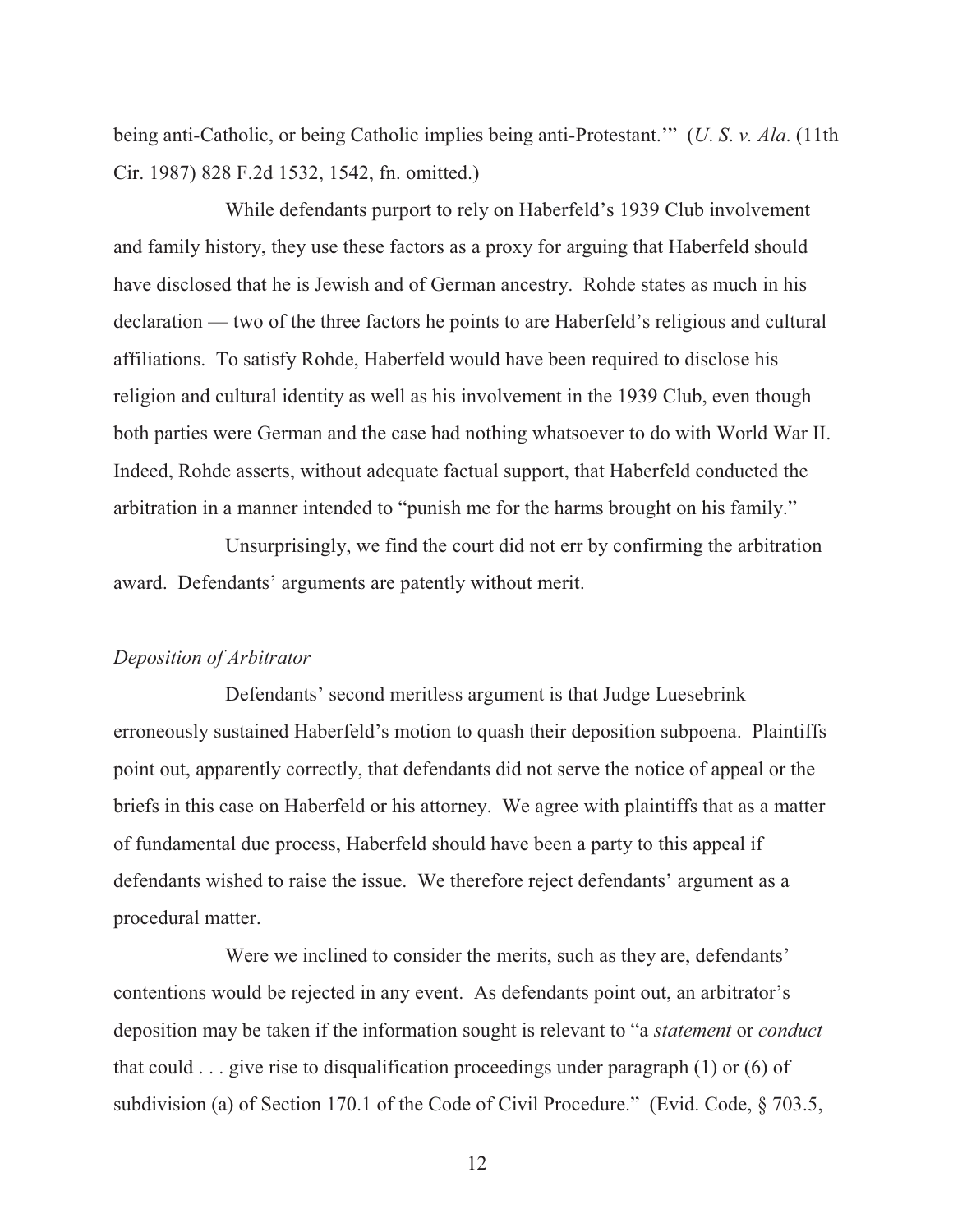italics added.) This case does not involve any "statement" or "conduct" by the arbitrator; it involves his identity and family history. And as we discussed *ante*, the arbitrator was not required to disclose facts relating to his identity or family history because they do not meet the required standard for disclosure. Defendants fail to cite a single case in which an arbitrator's deposition was permitted in such circumstances. Thus, even if Haberfeld were properly before this court, we would reject defendant's arguments on this point.

#### *Statement of Decision*

 Finally, defendants claim they are entitled to a statement of decision on the court's decision to confirm the arbitration award and deny their counter petition to vacate. Whether a statement of decision is required is governed by section 632, which states, in pertinent part: "The court shall issue a statement of decision explaining the factual and legal basis for its decision as to each of the principal controverted issues *at trial* upon the request of any party appearing at the *trial*. The request must be made within 10 days after the court announces a tentative decision unless the *trial* is concluded within one calendar day or in less than eight hours over more than one day in which event the request must be made prior to the submission of the matter for decision." (Italics added.)

Defendants argue that by "using the word 'trial' in the statute, the California legislature has indicated a clear desire that, when it takes more than one day (or more than eight hours over several days) to determine the merits of the underlying dispute, a party has ten days from the date of the tentative decision to request a Statement of Decision." Defendants are wrong. By using the word "trial" in the statute, the Legislature intended that a statement of decision is only available only when the court conducts a *trial*. It is irrelevant that the arbitration took seven days (or three years); what is relevant is the length of the trial, if there is one. In this case, there was not, and as such, they are not entitled to a statement of decision regardless of when they requested it.